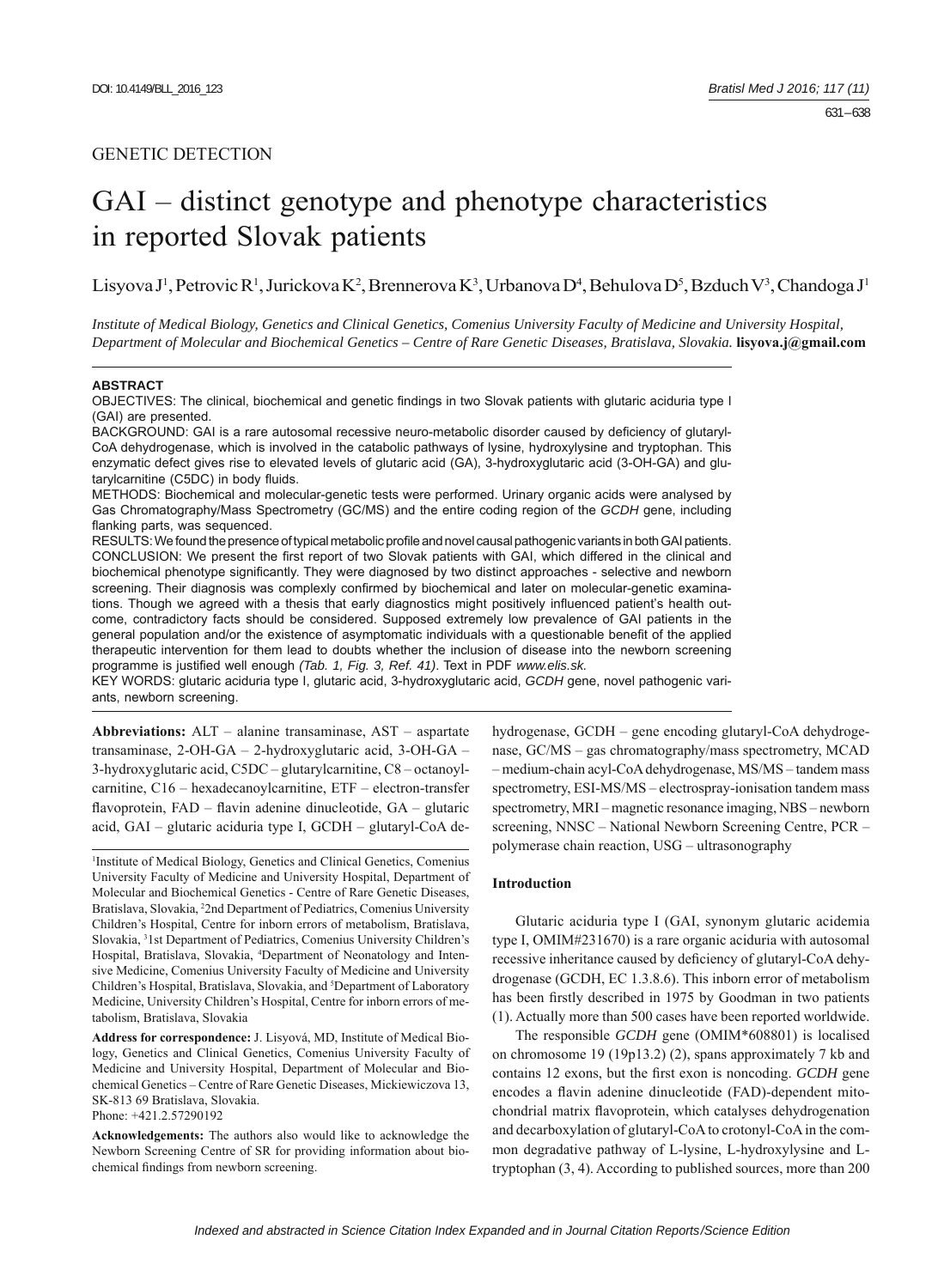# 631 – 638

pathogenic variants were described in the *GCDH* gene, most of them are point mutations (missense/nonsense type) (5, 6).

The presence of serious pathogenic variants in the *GCDH* gene leads to no residual enzyme activity and consequently to the characteristic metabolic pattern. On the other hand, less serious pathogenic variants preserve a sufficient residual enzyme activity and therefore the excretion of glutaric acid (GA) can be elevated only mildly or can be even normal (7, 8). Based on biochemical findings, the amount of excreted GA and enzyme activities, two subgroups of GAI patients can be distinguished. Low excretors are with the residual enzyme activity up to  $30\%$  and are defined by a lower level of urinary GA excretion (below 100 mmol/mol creatinine) and high excretors with a complete loss of enzyme activity typically excrete high amounts of GA usually above 100 mmol/mol creatinine (9). *GCDH* genotype predicts only the biochemical (not clinical) phenotype and high or low excretors may have the risk of developing symptoms linked to this disorder.

GAI is clinically characterised by a progressive movement disorder such as dystonia and dyskinesia. The age of onset is typically within the first three years of life, but can range from the prenatal period of foetus to adulthood (10). Early clinical diagnosis is hampered by the lack of characteristic or even pathognomonic signs and symptoms before an encephalopathic crisis (6). After the birth, there is usually a period of approximately one year of apparently normal development in children with GAI or only mild neurological symptoms such as irritability and jitteriness may be present. Moreover, macrocephaly represents a common though nonspecific symptom found in 75 % of cases and appears shortly after birth (11). Motor delay, hypotonia, dystonia, and dyskinesia can progressively develop during the first years of life. Although the intellect and cognitive functions are relatively well-preserved in GAI patients, the numerous structural and functional cerebral abnormalities that can begin in the last trimester of pregnancy had been found. The white matter changes seem to increase with age, both in patients with high as well as low excretion phenotypes (12). The suspicion of GAI may be often omitted in patients with cerebral palsy and mental retardation as isolated symptoms (13, 14). Due to cortical atrophy and expanded cerebrospinal fluid spaces causing stretching of the cortical veins, GAI patients with typical brain abnormalities on MRI have also an increased risk for subdural haematomas after less significant trauma compared to the healthy individuals. Based on the latest data, their incidence in GAI patients was assessed at 4 %, which is lower than compared to 20–30 % reported previously (15).

The first clinical manifestation of the disease may occur as an acute encephalopathic episode triggered by infection, immunisation or surgical intervention and leads to the sudden onset of hypotonia and loss of head control as a first indicator of GAI (16). In undiagnosed and untreated patients, the neurological impairment can develop in age of 3–36 months of life. An irreversible movement disorder develops in approximately 80–95 % of untreated patients (17). The first clinical manifestation can cause the encephalopathy and irreversible brain damage, therefore the recognition of macrocephaly in utero if possible and subsequent early diagnostics and treatment is essential (18). According to

data collected by Heringer et al (19), in the group of 176 GAI patients, they detected significantly less frequent occurrence of the movement disorders in patients identified by newborn screening (NBS) compared to patients revealed by selective screening (26 % vs 73 %). The median age at diagnostics from NBS was 11 days of life, however in later-onset patients from selective screening the diagnosis was established in median age of 450 days of life. The initiation of early treatment before the symptoms occur is important and can prevent the irreversible brain damage and even death.

# **Material and methods**

## *Samples*

This study was conducted in two GAI patients, urine, serum and whole blood samples from patients for DNA and biochemical analyses were provided. Also the blood samples of parents were received for confirmation of their carrier status.

## *Metabolite analyses*

Routine blood and urine tests were performed for evaluation of liver and renal function, serum electrolytes and glucose. The urinary organic acids were extracted by ethyl acetate, derivatised and analysed by GC/MS using the Thermo ITQ900 analyser (20).

## *Molecular-genetic analysis*

Genomic DNA was extracted from peripheral blood leukocytes using NucleoSpin® Blood (Macherey-Nagel). The entire coding sequence of the *GCDH* gene was amplified by polymerase chain reaction (PCR) using 10 pairs of primers designed by our laboratory using Primer3 (Tab. 1). The optimised reaction cycling conditions were as followed: initial denaturation at 95 °C for 3 minutes, 30

Tab. 1. The primer sequences designed for the amplification of the **coding region of GCDH gene.**

| GCDH gene   | primer sequence $(5' \rightarrow 3')$ |
|-------------|---------------------------------------|
| GCDH ex2+3F | ACTGTAGCCTCGGCAGTGAA                  |
| GCDH ex2+3R | TCTCGGATTCTGGGACAGAG                  |
| GCDH ex4F   | CACCTGATCAGTCTCGCTTG                  |
| GCDH ex4R   | GAAAAACTGCAAAGGGACCA                  |
| GCDH ex5F   | AGAGACTCATGCCTCGCATC                  |
| GCDH ex5R   | CAGAGGGTTCTGCAGTGTGT                  |
| GCDH ex6F   | <b>CTGCCTCCTTGTGTGTCCTT</b>           |
| GCDH ex6R   | CAGAATAGGCTCAGGGGACA                  |
| GCDH ex7F   | GGCAGCCTTGTGACTTTGTC                  |
| GCDH ex7R   | AGTCGGTGAGGGGTCTGAC                   |
| GCDH ex8F   | <b>GGAGACCAGAGCCCACTACA</b>           |
| GCDH ex8R   | CCGGCTGAGTAAGAATCACC                  |
| GCDH ex9F   | <b>GCCATCTGTGATGTGAACCA</b>           |
| GCDH ex9R   | AGGACGTCACTGGTCATTCC                  |
| GCDH ex10F  | AAGCTTGGGGGCACTGAG                    |
| GCDH ex10R  | AGGACAAGAGGGACAGCAGA                  |
| GCDH ex11F  | GTCCCTCATTGGGAGCTTG                   |
| GCDH ex11R  | TGGAGTTGGACTCAGACCTGT                 |
| GCDH ex12F  | CAGTGGCCTGGGGATACAT                   |
| GCDH ex12R  | TCCATGGTTAAAAGTGGATTGA                |
|             |                                       |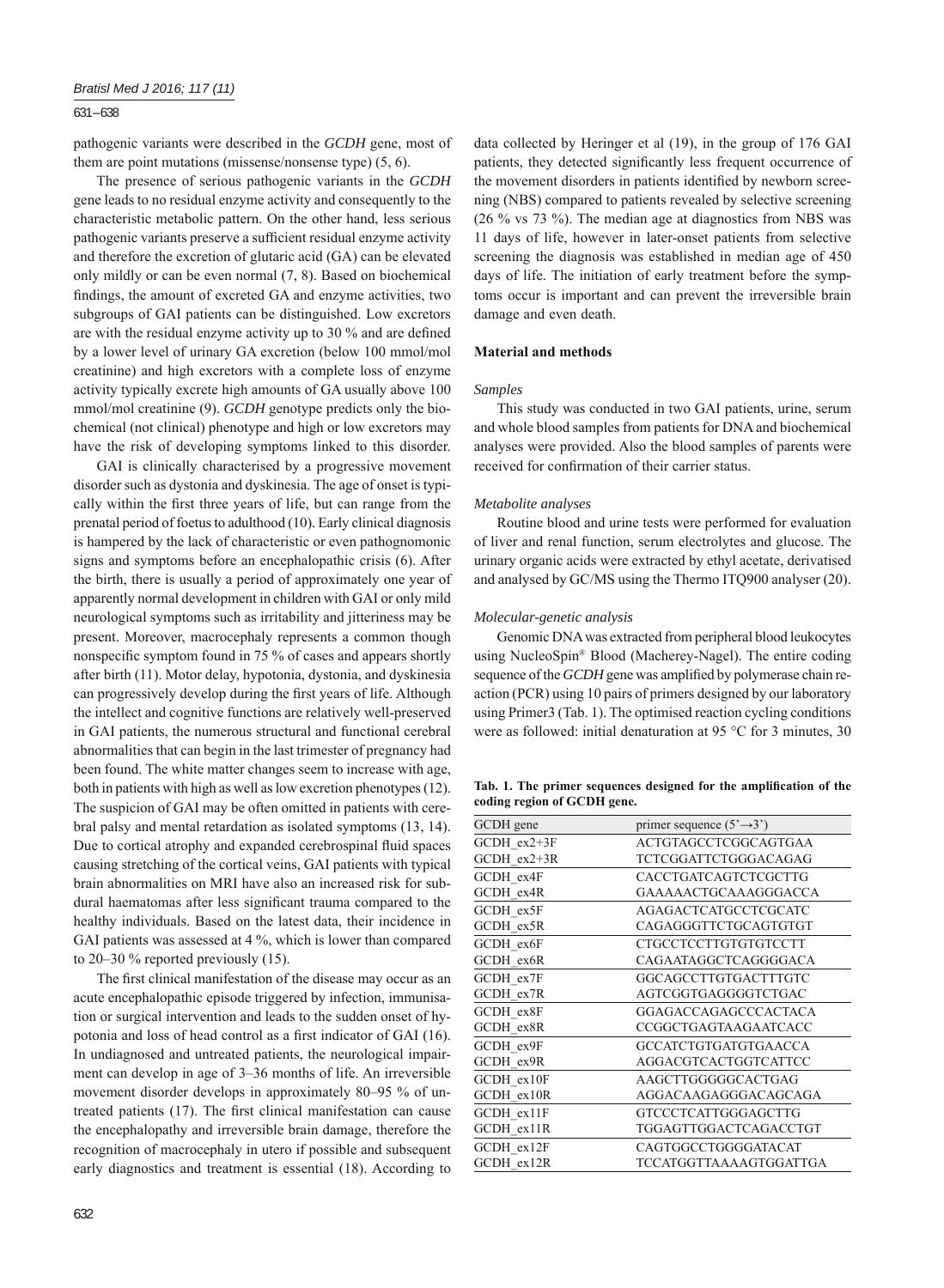cycles consisting of denaturation at 95 °C for 30 seconds, annealing at 62 °C (exons 2–6, 8–11), 59 °C (exon 7) and 58 °C (exon 12) for 30 seconds and extension at 72 °C for 1 minute, followed by the final extension step at 72  $\degree$ C for 5 minutes. Purified PCR products were sequenced using the ABI 3100 Avant Genetic Analyzer. Mutation analysis was performed using SeqScape® Software v2.6. All identified pathogenic variants were confirmed by sequencing of both DNA strands and confirmed in the parents.

## **Results**

#### *Case 1*

The female patient from the first at risk pregnancy of healthy consanguineous parents was delivered in the 40th gestational week by the caesarean section, because of macrocephaly (birth length 52 cm and weight 3550 g). The girl was monitored from the age of two months by a neurologist for suspicion of demyelinating disorder. USG examination of the brain in 1 year of age showed no pathological finding. In psychomotor development only speech difficulties and delays were observed. In the third year of life, an intermittent altered state of consciousness (from somnolence to sopor) and dystonic attacks were presented during an acute gastroenteritis of rotavirus aetiology. In the laboratory tests, severe

uncompensated metabolic acidosis (pH 7.26), hypoglycaemia (1.4 mmol.l<sup>-1</sup>), hyperuricaemia (630  $\mu$ mol.l<sup>-1</sup>) and mildly elevated liver transaminases (activity of AST 2.57 μkat.l<sup>-1</sup> and ALT 1.04 μkat.l<sup>-1</sup>) were found. Patient was treated by standard parenteral hydration therapy, but the clinical recovery had been very slow (4 weeks). During this period, she lost the ability to walk, talk and swallow. Because of clinical picture and persistent metabolic acidosis with significantly decreased level of free carnitine  $(3.3 \text{ µmol.}^{\text{-1}})$ , reference range  $22.2-52.2 \mu$  mol.<sup>1-1</sup>) a suspicion for inherited metabolic disease was made. An analysis of urinary organic acid in the Institute of Inherited Metabolic Disorders in Prague was performed, where increased levels of GA and 3-hydroxyglutaric acid (3-OH-GA) were detected.

The course of the disease had been complicated during an acute relapsing pyelonefritis and later on by skin abscesses, which required immunomodulating therapy. In time of infectious illness, the level of GA increased rapidly (818 – 5300 mmol/mol creatinine, reference < 5 mmol/mol creatinine) (Fig. 1). During an acute attack period, the patient was treated by riboflavine, L-carnitine and with low-lysine diet, and in the compensated state of disorder only L-carnitine was applied. After the administration of 1g/day of L-carnitine the level of carnitine have been normalised or even increased (from 34.2 to 82.0  $\mu$ mol.l<sup>-1</sup>). Also the monitoring of the



Fig. 1. Profile of urinary organic acids by GC/MS in GAI patient in attack – grossly elevated levels of GA and elevated level of 2-oxoglutaric **acid (A), control urine (B) and mass spectrum and chemical formula of GA-2TMS (C).**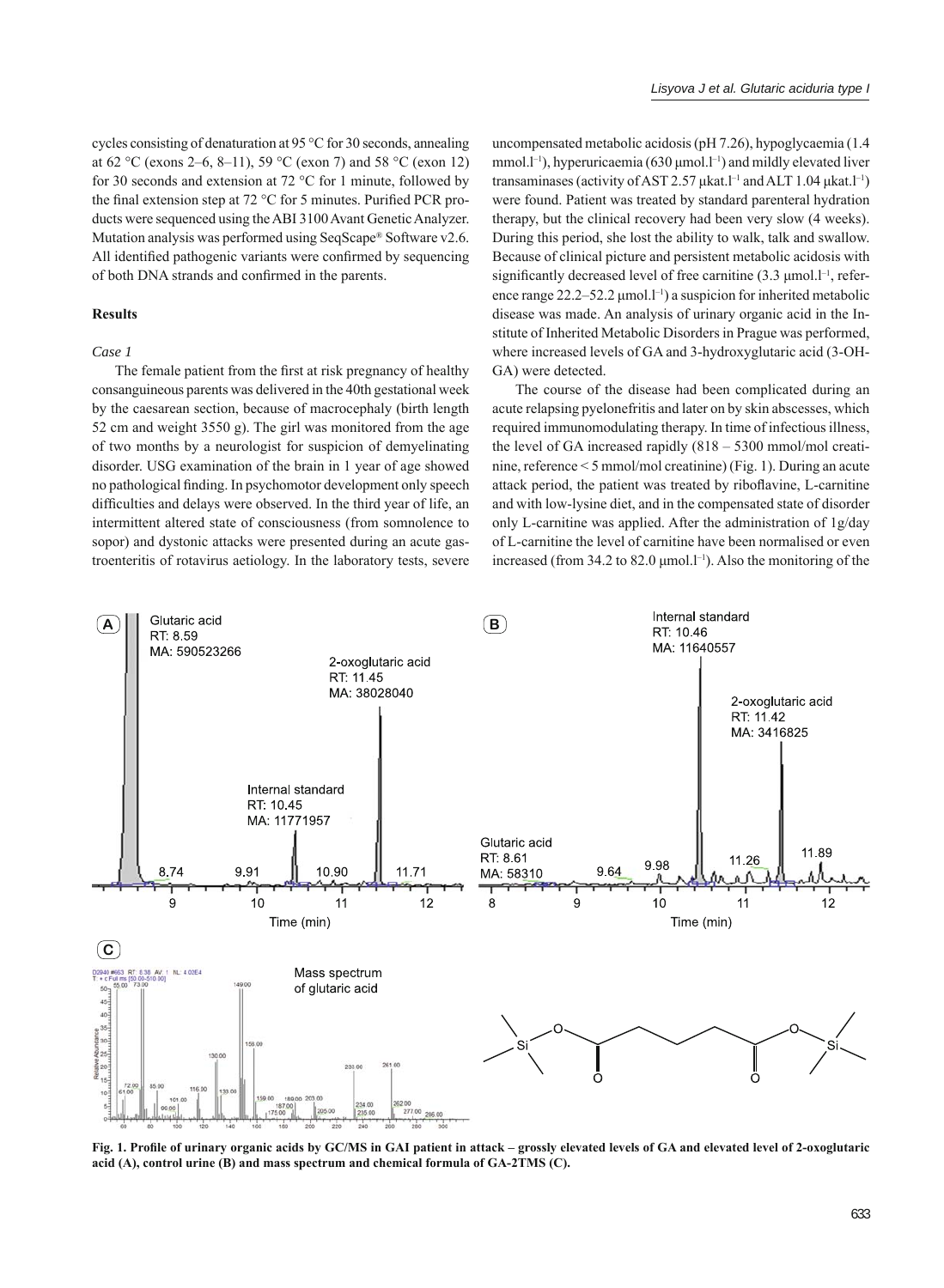631 – 638



GA level indicated the efficiency of therapy  $(176 - 298 \text{ mmol/mol})$ creatinine). Thus a long-term treatment with carnitine supplementation had protected the patient from the occurrence of encephalopathic crises for the following twenty years. On MRI examination, supra and infratentorial demyelinating lesions were detected.

The patient is continuously monitored, well compensated without dystonia, atetotic movements and she is fully mobile. She has achieved secondary education and only in the case of disturbance she suffers from stammering (balbuties).

# *Molecular-genetic fi ndings in case 1*

In the 24-years-old female patient we had found the frameshift mutation c.1213dupA in the exon 11 of the *GCDH* gene in the homozygous state. This novel duplicating insertion is assumed to be pathogenic due to altering the open reading frame and leading to the formation of premature stop codon after 14 missense amino acids and to the truncation of the peptide (p.Met405Asnfs\*14). The heterozygous carrier status for c.1213dupA in both parents was confirmed (Fig. 2).

## *Case 2*

The boy from the first physiological gravidity, delivered in the 39th gestational week with birth length 50 cm, weight 3180 g and Apgar score of 10 was detected by positive newborn screening examination of glutarylcarnitine (C5DC). Concentration of C5DC and ratios of other acylcarnitines from dried blood spot according to NNSC were  $2.12 \mu$ mol.l<sup>-1</sup> (reference 0–0.3  $\mu$ mol.l<sup>-1</sup>), ratios C5DC/C16 1.05 (reference 0–0.35) and C5DC/C8 69,75 (reference 0–5.8). Based on the newborn screening results, the eutrophic newborn was admitted to hospital to the regional recall centre because of high suspicion of GAI. Elevated levels of GA 202.8 mmol/mol creatinine, 3-OH-GA 19.4 mmol/mol creatinine (reference  $\leq$  3) and decreased level of carnitine 6.9  $\mu$ mol.<sup>[-1</sup> had proved the diagnosis supposed by NBS.

Chosen therapeutic approach was based on summarised guidelines by Heringer et al (21). The authors had been emphasised that the early therapeutic intervention prevents the development of

striatal injury and resulting neurological symptoms in the majority of asymptomatic patients identified in the neonatal period by NBS. In spite of this fact, MRI examination of the brain revealed the frequent occurrence of extrastriatal abnormalities with unclear relevance in these children which may manifest clinically later on. Therefore, the main aim of NBS is to identify these patients early and initiate the treatment in asymptomatic stage in order to positively influence their clinical outcome.

Our clinically asymptomatic patient was monitored and treated from 10th day of life. The neurological examination including USG of the brain did not detect any positive findings. The original specific dietary regimen was based on the restriction of the lysine intake and was set at 100 mg/kg/day. Because of detection of low level of lysine in blood the lysine dosage was increased to 108 mg/kg/day. L-carnitine intake was adjusted to 70 mg/kg/day. A patient was discharged in good condition to home aftercare, but he is still continuously monitored in the metabolic department.

## *Molecular-genetic fi ndings in case 2*

In the newborn male patient, we have detected the pathogenic variant c.1262C˃T (rs121434367) in the exon 12 of the *GCDH* gene in the heterozygous status, which caused an exchange from alanine to valine at amino acid position 421 in the precursor protein (p.Ala421Val). The second sequence variant was the substitution c.1225G˃A in the exon 11 of the *GCDH* gene in the heterozygous state causing an exchange from alanine to threonine at amino acid position 409 in the precursor protein (p.Ala409Thr). This sequence variant has not been reported until now. The carrier status for identified variants in both parents was detected. The mother is a carrier for unreported variant c.1225G>A and the father is a carrier of a second substitution c.1262C>T both in the heterozygous state (Fig. 3).

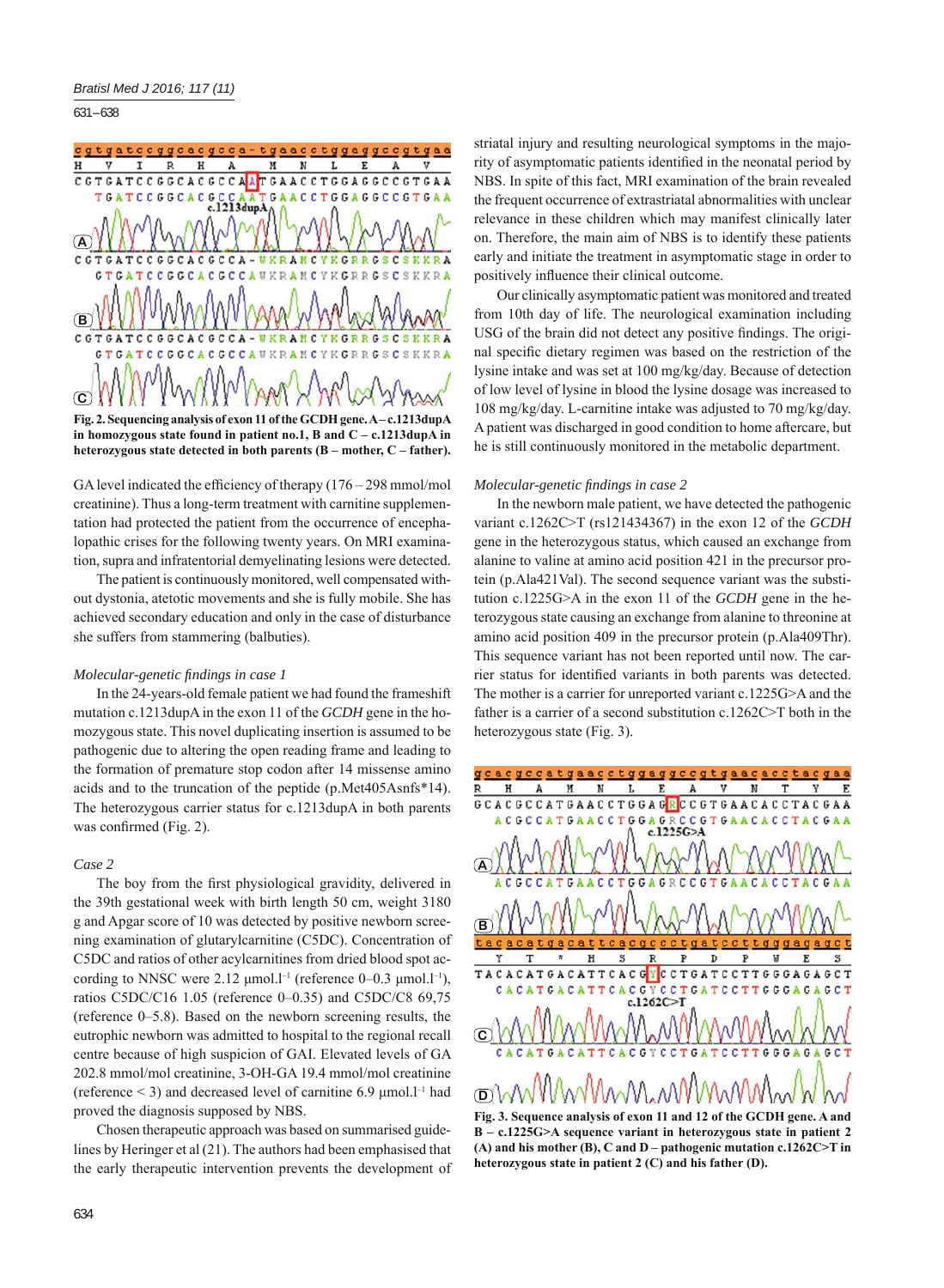In order to predict the effect of c.1225G>A (p.Ala409Thr) missense variant on GCDH function prediction software MutationTaster was used. This sequence variant was supposed to be a probably deleterious. A substitution from hydrophobic alanine residue to polar threonine, which may participate in the hydrogen bonds formation can probably affect the GCDH function.

## **Discussion**

GAI represents a rare treatable disease when diagnosed early after birth with estimated prevalence based on neonatal screening programmes in Germany, Australia and USA of 1: 106 900 newborns, but this can vary in different populations or in other ethnic groups (22). Based on the current natality in Slovakia and taking into account the prevalence in other European countries, we could say that approximately no more than one patient per two years could be revealed. Nevertheless, during a period of last twenty years, only three patients with GAI had been diagnosed in Slovakia. However, the complete clinical, laboratory and molecular-genetic data are available only in two of them.

In the recent study we reported these two patients diagnosed by diverse approaches – selective and newborn screening. We refer substantially distinct health outcome probably due to the different age at diagnostics, initiation of treatment and type of detected mutations. A first female patient was diagnosed at the age of three years based on severe clinical presentation developed after gastroenteritis. Unfortunately, macrocephaly as a typical symptom for GAI, which had been presented even before birth and hypotonic features remained unnoticed before the encephalopathic crisis occurred. At the time of disease onset it was not possible to provide laboratory diagnostics of organic acidurias in Slovakia. But extremely low levels of free carnitine in this patient led to the suspicion of metabolic disorder, which was subsequently confirmed abroad. The second male patient was diagnosed in the neonatal period by NBS programme.

In past, particularly the patients without typical clinical symptoms (macrocephaly, developmental delay and neurological impairment) could remain undiagnosed. From this point of view, the diagnostic approach based on NBS is beneficial. The experience with NBS in other countries showed that the majority of newborns are asymptomatic though a macrocephaly and neurological symptoms such as hypotonia and asymmetric posturing are often present (23). Therefore, the NBS is even more important in a high-risk population such as: the Amish Community in Pennsylvania (USA), the original inhabitants of the Canadian province of Ontario and Manitoba called Oji-Cree (Canada), the Irish travellers (U.K.), the Lumbee tribe in North Carolina (USA) and the indigenous inhabitants of South Africa (17), where the prevalence of GAI should be up to 1: 300. The occurrence of GAI in state of Andhra Pradesh in India appears to be relatively more frequent caused by a higher rate of consanguinity and endogamous marriages (18).

On the other hand, it is important to mention that cases of GAI with adult-onset exist, too. Interestingly, the clinical outcome in documented patients is dramatically different from those with the typical early-onset. The phenotypic heterogeneity between early-onset and late-onset disease is probably caused by potential

existence of additional acquired, genetic and/or environmental factors. The reported late-onset signs include recurrent headaches/migraine, oculomotor symptoms, neurologic and cognitive deterioration, leukoencephalopathy, lower extremities weakness and numbness, hyporeflexia, paresthesias, spasticity, gait disturbances, incontinence, bipolar disorder, axonal and demyelinating neuropathy (24–28). Moreover, *GCDH* pathogenic variants known to be associated with the severe early-onset disease were found in patients with mild adult-onset or even asymptomatic, too (27, 29). It is also important to mention that up to 25% of undiagnosed (and also untreated) patients remain asymptomatic (15).

The first studies concerning inclusion of GAI into the newborn screening programmes were initiated in the late 1990s in Australia, Germany and certain U.S. states. Since GAI meets several fundamental criteria for inclusion in the NBS programme such as the screened disease should be serious or potentially serious, should be treatable and performed test must be sensitive and costeffective, in present represents a part of newborn screening programmes worldwide for more than fifteen years. In spite of that, GAI is currently incorporated into the NBS panel only in one third of E.U. member states. GAI is also not incorporated into NBS in most regions of China and the selective screening is applied (30). If NBS programmes are not available, the majority of patients are identified after the first disease attack and the treatment is delayed.

Since 2013, the screening of GAI was officially included also in the Slovak newborn screening programme. In the past, selective metabolic screening was performed by GC/MS and analysis of urine organic acids was principal approach for detection of GAI patients. Nowadays, the newborn screening test is based on the determination of C5DC concentrations in dried blood spots by tandem Mass Spectrometry (MS/MS) method and was shown to be cost-effective. Equally, Bessey et al (31) had assessed the cost-effectiveness of expanded NBS programme in England. Their results suggested that expanded NBS including GAI was potentially cost-saving in the meaning of lower total costs and higher quality of life compared to no screening. Although the sensitivity of C5DC screening in a general population represents almost 95% (32), the cases of missed low excretors are reported.

Biochemically, GAI is characterised by the accumulation of glutaric acid (GA), 3-hydroxyglutaric acid (3-OH-GA), glutaconic acid (not obligatorily) and glutarylcarnitine (C5DC) in the body fluids (urine, blood, cerebrospinal fluid) and tissues (33). These metabolites can be analysed by Gas Chromatography/Mass Spectrometry (GC/MS) or by ElectroSpray-Ionisation tandem Mass Spectrometry (ESI-MS/MS). GAI patients with normal C5DC levels can be diagnosed by the presence of increased levels of urinary 3-OH-GA which is considered being the most confidential diagnostic marker. In some patients, the urinary excretion of GA can be completely normal and the glutaconic acid may appear during an acute attack only. Due to limited efflux across the bloodbrain barrier, the *in vivo* metabolic monitoring of intracerebrally accumulated neurotoxic GA and 3-OH-GA was not possible. At present, for this purpose (1)H magnetic resonance spectroscopy with the metabolite findings correlating with biochemical phenotype and duration of the disease can be applied (34).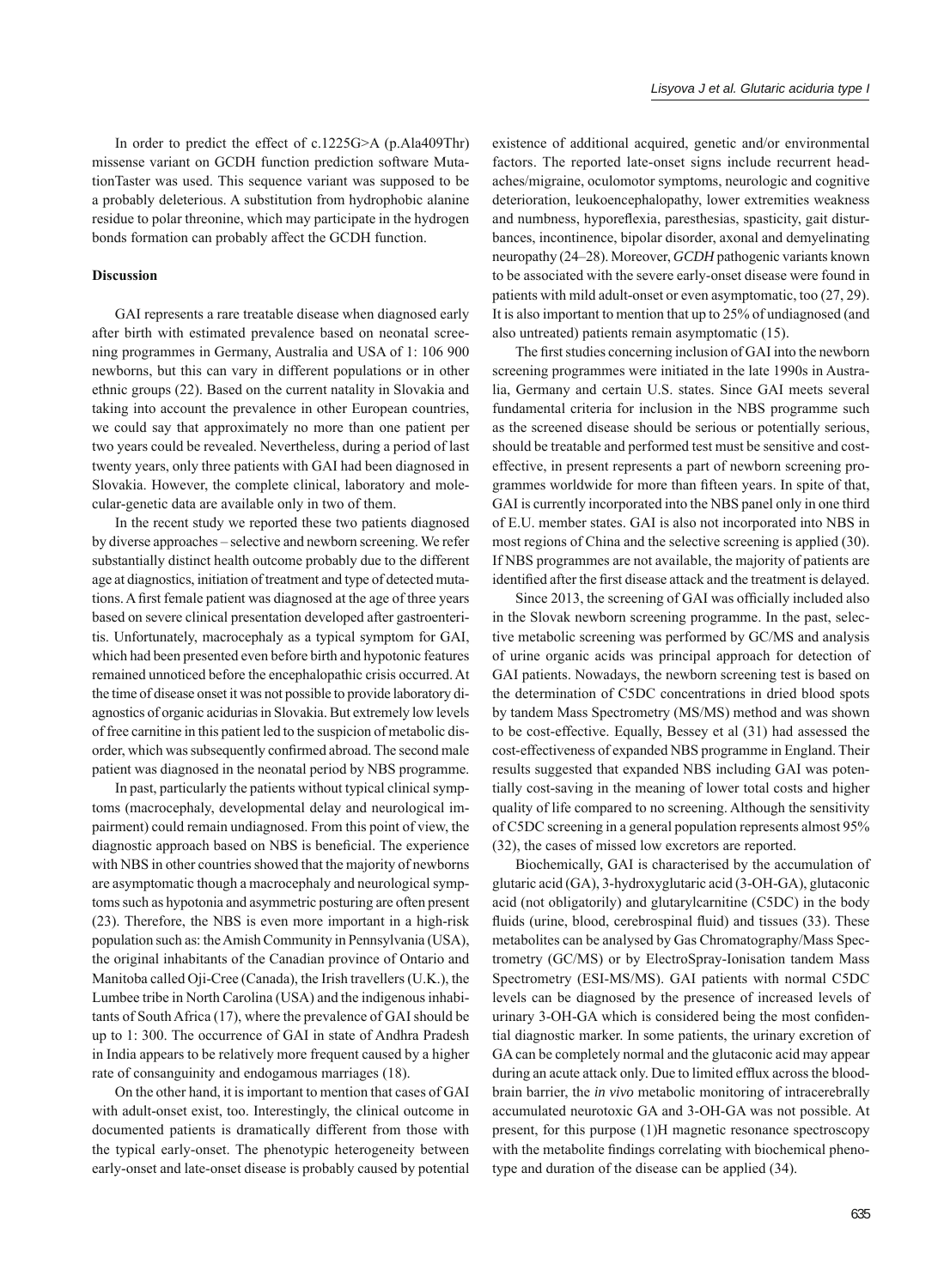631 – 638

Also, it is necessary to consider the possibility of incorrect diagnosis that could be caused by glutaric aciduria type II (multiple acyl-CoA dehydrogenase deficiency), pseudoglutarylcarnitinaemia (caused by interfering acylcarnitines identified as hydroxyoctanoylcarnitine and hydroxydecanoylcarnitine) in patients with medium-chain acyl-CoA dehydrogenase (MCAD) deficiency as well as in newborns with renal failure, and maternal aciduria glutaric type I (17).

GAI is a treatable disorder and the guidelines for the GAI management were published by Kölker et al (16) and afterwards summarised by Heringer et al (21). Appropriate therapeutic recommendations can prevent the movement disorder and irreversible cerebral damage in GAI patients identified especially by NBS. A progressive disease with late diagnostics may lead to the development of dementia, cerebral neoplasms, peripheral neuropathy as well as chronic renal failure (19). The dietary lysine restriction leads to the reduction of accumulated GA, 3-OH-GA and glutaryl-CoA also in the brain. The supplementation by carnitine avert the risk of secondary carnitine depletion, increases the production of nontoxic C5DC and the adequate concentration of free carnitine in brain, liver and plasma fills up the pool of intracellular free coenzyme A. Riboflavin is administered less frequently because there is no general evidence that it improves the neurological outcome (5). Infection, fever, vomiting and/or inadequate energy intake may lead to the development of the metabolic encephalophatic crisis, which can cause an irreversible neurological damage. Thus, the emergency situations consist of the administration of highcalorie and low-protein treatment (21, 35, 36). It is important to emphasise the fact that a neuropathic crisis in low excretors may occur independently of the patient's metabolic status, though the occurrence of these damaging episodes decreases with the age, especially after five years of life.

Biochemical phenotype in both reported patients was characterised by abnormal excretion of GA, but with different magnitude of excretion. In the first patient, monitored levels of GA were often extremely elevated even during the well compensated period and did never reach the physiological values. Thus, the disease had been manifested in a manner typical for high excretors. In the second newborn patient, the excretion of GA was only slightly increased at the time of diagnostics and after carnitine supplementation and normalisation of carnitine value in the serum, the excretion of GA was even within a normal range (4.2 mmol/mol creatinine). For these reasons, we think that the second patient could be categorised as a low excretor probably with a higher residual enzyme activity. In this case, the biochemical phenotype can result from mild pathogenic mutations found in the *GCDH* gene. Before carnitine supplementation, we observed low levels of free carnitine as a result of secondary depletion in both patients. In addition to an increased level of 3-OH-GA, which is most likely produced in minor pathway from glutaryl-CoA, we also observed a markedly elevated level of 2-oxoglutaric acid, aconitic acid and mildly elevated excretion of other dicarboxylic acids in both patients.

The experimental evidence exists that accumulation of GA and its metabolites may cause complex changes in metabolism due to the inhibitory effect on enzymes and transporters of dicarboxylic acids that may affect energy metabolism including the Krebs cycle  $(37)$ . These effects in the central nervous system can significantly influence the constituents and mechanisms of neurotransmission. The severe form of the disease in the first patient is also supported by the finding of uncompensated metabolic acidosis, considerable hypoglycaemia and signs of hepatotoxic damage. During the follow up in the second patient, no extreme changes in the acidobasic parameters and blood glucose were observed.

In enzymopathies, the character of sequence changes may often predict a degree of enzymatic deficiency and the biochemical phenotype at least. Therefore, to predict the possible impact of sequence variants on GCDH function it is important to have knowledge about its tertiary structure. *GCDH* gene encodes 438 amino acids and 44 amino-terminal signal residues are cleaved off after import into the mitochondrion. The active GCDH acts as homotetramer and the monomer unit consists of three domains, two α-helical amino-terminal domains (A – residues 45–167 and C – residues 282–438) and a β-sheet domain in the middle (B – residues 168–281). FAD is also involved in this enzymatic reaction as a coenzyme (38). Region A consists of six α-helices and probably is not involved in the binding of substrate and except of the first five amino acid residues does not participate on oligomerisation as well. Region B is a β-sandwich, which is in the proximity with FAD coenzyme. The region C consists of four antiparallel  $\alpha$ -helices directly participating in the interaction with FAD by connecting loops between them. Functionally, this region represents the most important component because it creates the core of the tetramer form of the GCDH protein and the presence of pathogenic variants in the region C are supposed to affect the binding of FAD and contacting between monomeric units. Moreover, the amino acids sequence is evolutionary highly conserved in mouse, human and pig GCDH (38, 39).

Besides a described mutation (c.1262C>T) we also report two novel sequence variants in the *GCDH* gene not reported yet – a duplicating insertion c.1213dupA leading to the premature stop codon formation and a missense variant c.1225G˃A (p.Ala409Thr) consider to be probably deleterious according to MutationTaster prediction software.

The known pathogenic variant c.1262C>T (p.Ala421Val) is typical, but not restricted to the Amish community and leads to an impaired association of enzyme subunits (40). Its experimental expression in the prokaryotic system led to significant residual enzyme activity  $(40 \%)$  and was termed as "leaky" pathogenic variant (7, 41).

In conclusion, we have identified two Slovak patients with different clinical and biochemical phenotype. Their diagnosis was confirmed at biochemical and molecular-genetic level, and two novel sequence variants in the *GCDH* gene had been reported. Based on the tertiary structure of the protein and the function of its particular regions, we consider these changes to be pathogenic mutations. Based on these findings, it is important to emphasise the benefit of GAI inclusion into the NBS programme arising from the possibility to express a suspicion for this neurometabolic disease in asymptomatic newborns with subsequent confirmation of diagnosis and the initiation of early therapeutic intervention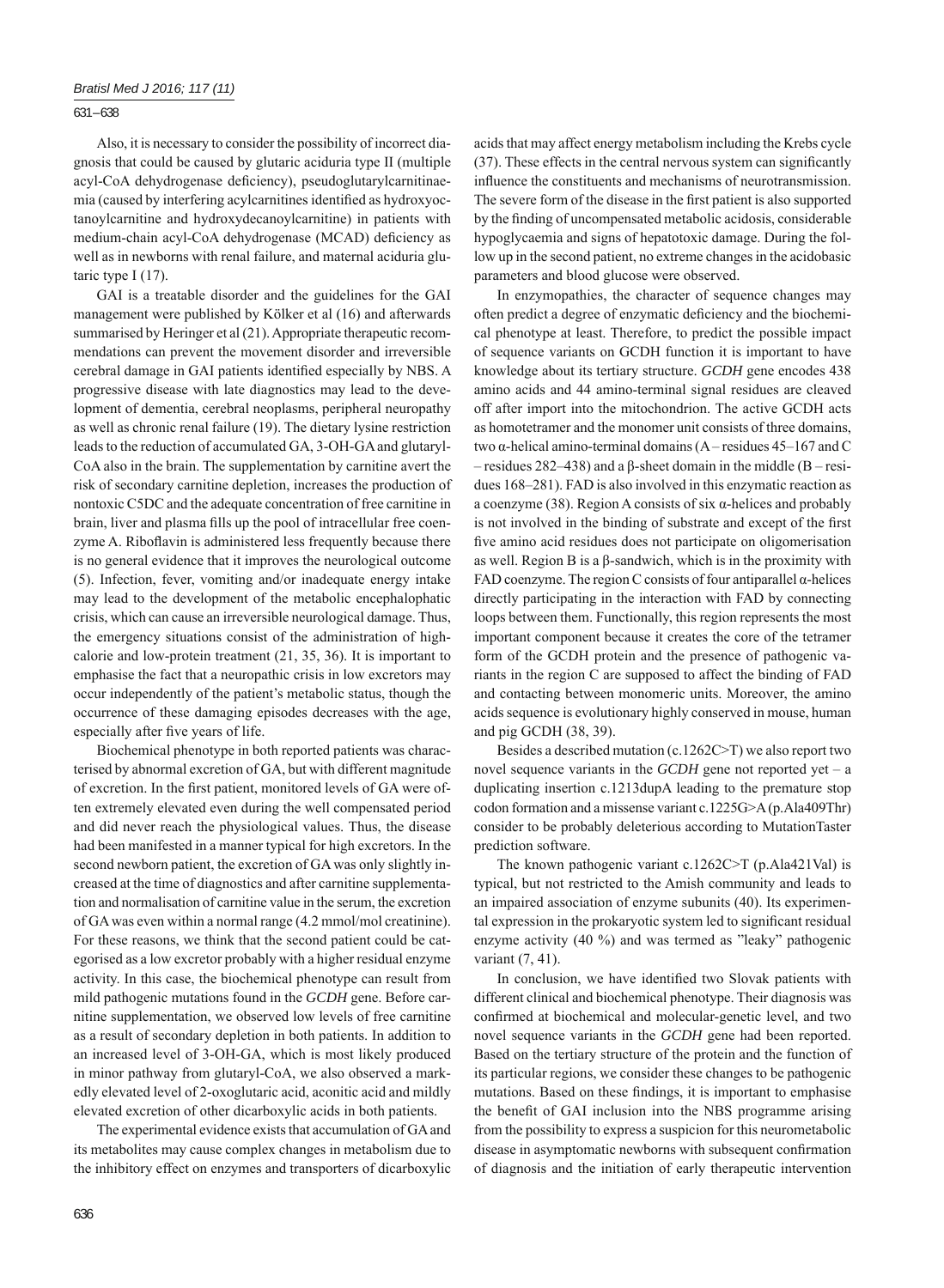before the symptoms or even irreversible neurological damage develop. Despite of these unequivocal positive aspects, GAI is incorporated into the NBS programmes not even in a half of E.U. member states. This decision probably arose from the fact that the disease did not fulfil all established newborn screening criteria. The incidence of GAI is extremely rare in the general population even with a relatively high proportion of asymptomatic individuals. Although the treatment can be administered in these clinically healthy patients soon after birth, its benefit is not clear. During the last twenty years only three patients were identified in Slovakia. Moreover, likewise as in our patients, the significance of novel sequence variants in the *GCDH* gene can be ambiguous and their genotype-phenotype correlation is problematic. All these pros and cons aspects raise the question whether the inclusion of GAI into NBS is really justified in Slovakia.

## **References**

**1. Goodman SI, Markey SP, Moe PG, Miles BS, Teng CC.** Glutaric aciduria; a "new" disorder of amino acid metabolism. Biochem Med 1975; 12 (1): 12–21.

**2. Greenberg CR, Duncan AM, Gregory CA, Singal R, Goodman SI.** Assignment of human glutaryl-CoA dehydrogenase gene (GCDH) to the short arm of chromosome 19 (19p13.2) by in situ hybridization and somatic cell hybrid analysis. Genomics 1994; 21 (1): 289–290.

**3. Christensen E, Brandt NJ.** Studies on glutaryl-CoA dehydrogenase in leucocytes, fibroblasts and amniotic fluid cells. The normal enzyme and the mutant form in patients with glutaric aciduria. Clin Chim Acta 1978; 88 (2): 267–276.

**4. Goodman SI, Gallegos DA, Pullin CJ et al.** Antenatal diagnosis of glutaric acidemia. Am J Hum Genet 1980; 32 (5): 695–699.

**5. Kölker S, Christensen E, Leonard JV et al.** Diagnosis and management of glutaric aciduria type I--revised recommendations. J Inherit Metab Dis 2011; 34 (3): 677–694.

**6. Kim HS, Yu HJ, Lee J et al.** A Korean patient with glutaric aciduria type 1 with a novel mutation in the glutaryl CoA dehydrogenase gene. Ann Clin Lab Sci 2014; 44 (2): 213–216.

**7. Hedlund GL, Longo N, Pasquali M.** Glutaric acidemia type 1. Am J Med Genet C Semin Med Genet 2006; 142C (2): 86–94.

**8. Gupta N, Singh PK, Kumar M et al.** Glutaric Acidemia Type 1-Clinico-Molecular Profile and Novel Mutations in GCDH Gene in Indian Patients. JIMD Rep 2015; 21: 45–55.

**9. Baric I, Wagner L, Feyh P, Liesert M, Buckel W, Hoffmann GF.** Sensitivity and specificity of free and total glutaric acid and 3-hydroxyglutaric acid measurements by stable-isotope dilution assays for the diagnosis of glutaric aciduria type I. J Inherit Metab Dis 1999; 22 (8): 867–881.

**10. Wang Q, Yang YL.** Complex heterogeneity phenotypes and genotypes of glutaric aciduria type 1. Zhongguo Dang Dai Er Ke Za Zhi 2016; 18 (5): 460–465.

**11. Afroze B, Yunus ZM.** Glutaric aciduria type 1 – importance of early diagnosis and treatment. J Pak Med Assoc 2014; 64 (5): 593–595.

**12. Boy N, Heringer J, Haege G et al.** A cross-sectional controlled developmental study of neuropsychological functions in patients with glutaric aciduria type I. Orphanet J Rare Dis 2015; 10: 163.

**13. Kyllerman M., Skjeldal OH, Lundberg M et al.** Dystonia and dyskinesia in glutaric aciduria type I: clinical heterogeneity and therapeutic considerations. Mov Disord 1994; 9 (1): 22–30.

**14. Mohamed S, Hamad MH, Hassan HH, Salih MA.** Glutaric aciduria type 1 as a cause of dystonic cerebral palsy. Saudi Med J 2015; 36 (11): 1354–1357.

**15. Vester ME, Visser G, Wijburg FA, van Spronsen FJ, Williams M, van Rijn RR.** Occurrence of subdural hematomas in Dutch glutaric aciduria type 1 patients. Eur J Pediatr 2016; 175 (7): 1001–1006.

**16. Kölker S, Christensen E, Leonard JV et al.** Guideline for the diagnosis and management of glutaryl-CoA dehydrogenase deficiency (glutaric aciduria type I). J Inherit Metab Dis 2007; 30 (1): 5–22.

**17. Heringer J, Boy N, Burgard P, Okun JG, Kölker S.** Newborn Screening for Glutaric Aciduria Type I: Benefits and limitations. Int J Neonat Screen 2015; 1 (2): 57–68.

**18. Radha Rama Devi A, Ramesh VA, Nagarajaram HA, Satish SP, Jayanthi U, Lingappa L.** Spectrum of mutations in Glutaryl-CoA dehydrogenase gene in glutaric aciduria type I –Study from South India. Brain Dev 2016; 38 (1): 54–60.

**19. Heringer J, Valayannopoulos V, Lund AM et al.** Impact of age at onset and newborn screening on outcome in organic acidurias. J Inherit Metab Dis 2016; 39 (3): 341–353.

**20. Rinaldo P.** Organic acids. 137–171. In: Blau N, Duran M, Gibson KM (Eds). Laboratory Guide to the Methods in Biochemical Genetics. Verlag Berlin Heidelberg: Springer, 2008.

**21. Heringer J, Boy SP, Ensenauer R et al.** Use of guidelines improves the neurological outcome in glutaric aciduria type I. Ann Neurol 2010; 68 (5): 743–752.

**22. Lindner M, Kölker S, Schulze A, Christensen E, Greenberg CR, Hoffmann GF.** Neonatal screening for glutaryl-CoA dehydrogenase deficiency. J Inherit Metab Dis 2004; 27 (6): 851-859.

**23. Pfeil J, Listl S, Hoffmann GF, Kölker S, Lindner M, Burgard P.** Newborn screening by tandem mass spectrometry for glutaric aciduria type 1: a cost-effectiveness analysis. Orphanet J Rare Dis 2013; 8: 167.

**24. Bähr O, Mader I, Zschocke J, Dichgans J, Schulz JB.** Adult onset glutaric aciduria type I presenting with a leukoencephalopathy. Neurology 2002; 59 (11): 1802–1804.

**25. Külkens S, Harting I, Sauer S et al.** Late-onset neurologic disease in glutaryl-CoA dehydrogenase deficiency. Neurology 2005; 64 (12): 2142–2144.

**26. Herskovitz M, Goldsher D, Sela BA, Mandel H.** Subependymal mass lesions and peripheral polyneuropathy in adult-onset glutaric aciduria type I. Neurology 2013; 81 (9): 849–850.

**27. Pierson TM, Nezhad M, Tremblay MA et al.** Adult-onset glutaric aciduria type I presenting with white matter abnormalities and subependymal nodules. Neurogenetics 2015; 16 (4): 325–328.

**28. Badve MS, Bhuta S, Mcgill J.** Rare presentation of a treatable disorder: glutaric aciduria type 1. N Z Med J 2015; 128 (1409): 61–64.

**29. Korman SH, Jakobs C, Darmin PS et al.** Glutaric aciduria type 1: clinical, biochemical and molecular findings in patients from Israel. Eur J Paediatr Neurol 2007; 11 (2): 81–89.

**30. Zhang Y, Li H, Ma R et al.** Clinical and molecular investigation in Chinese patients with glutaric aciduria type I. Clin Chim Acta 2016; 453: 75–79.